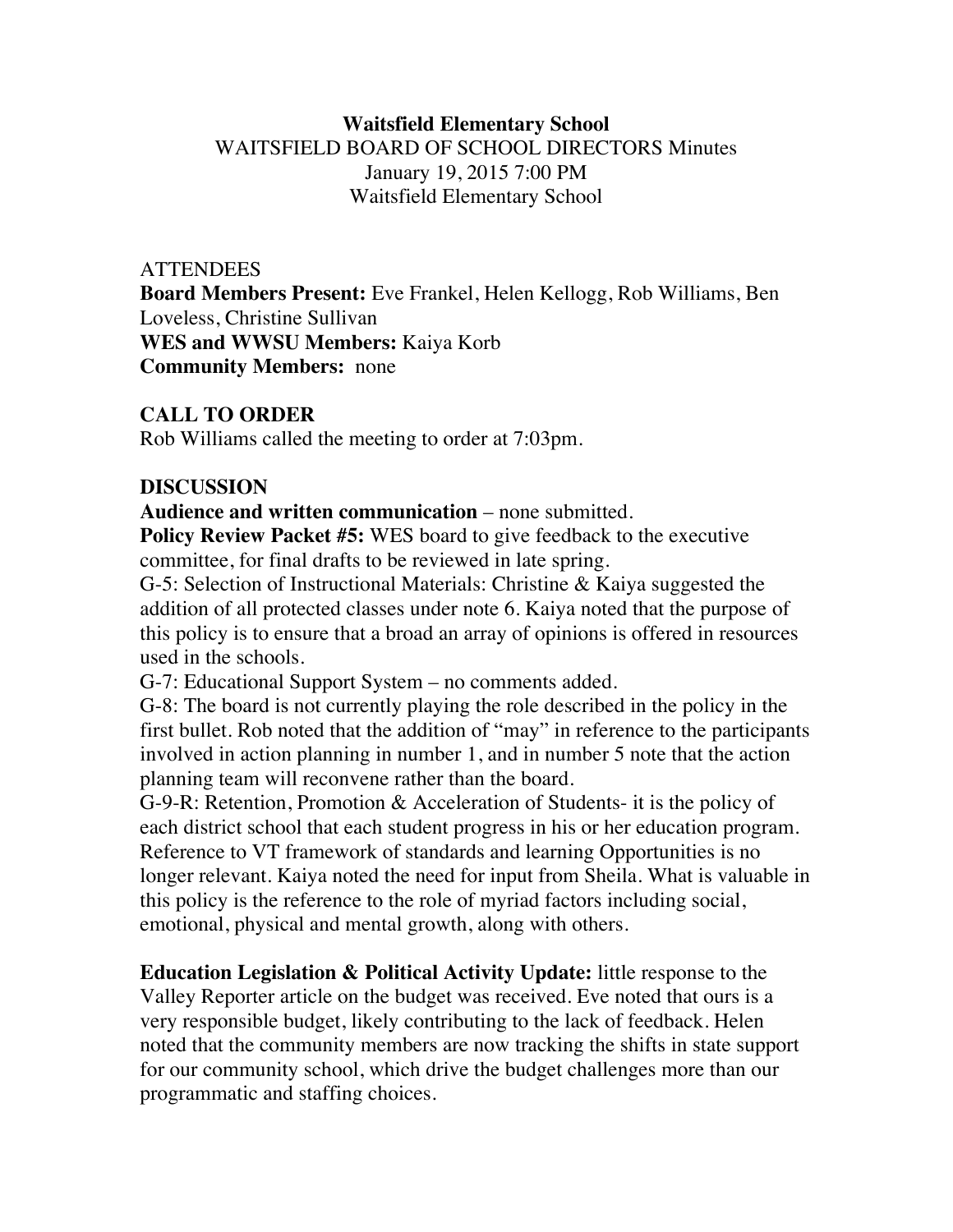# **ACTION**

**Proposed 2015-16 Budget:** Kaiya noted that there was an error in the Valley Reporter with respect to staffing for the preschool program. We will be able to flex to have a second teacher step in on larger attendance days. Despite this, we will in fact spend less than prior year. We anticipate an increase in transportation costs, given the recent bids received. Overall, we anticipate spending roughly \$46,000 more than the current year. This includes contracted services cost going up, transportation, equipment investment, software that was once covered by federal grants no longer available.

Kaiya ran through the tax implication calculation, which results in an anticipated \$.03 increase for the Waitsfield component of the residential tax rate.

**Budget approval:** Eve Frankel made a motion to approve the 2015-16 budget of \$2,433,540. Helen Kellogg seconded and the motion was unanimously approved.

**Annual School Board Warning:** Helen Kellogg made a motion to approve the warning of the annual meeting. Christine Sullivan seconded and the motion was unanimously approved.

**Approval of December 15, 2014 Minutes:** Eve Frankel made a motion to approve the minutes from December 15, 2014 meeting. Christine Sullivan seconded and the motion was unanimously approved.

## **REPORTS**

**Principal's Report:** Winter program allows the staff to do a bulk of the action plan professional work. There is a focus on writing, with opinion writing particularly looked at across WWSU. We're also looking at the work we're doing around climate and interventions to confirm that we are providing a consistent range of support across subjects. Staff continues to work with PBIS (Positive Behavioral Intervention Systems).

We're doing work to prepare for the SBAC test, to be administered through a computer. As a result, we will have 5/6 grades take it in March and then 3/4 grades will take it two weeks later. We will have a "data shift" from the NECAP of prior years to SBAC and need to determine how we best use data near term through our local assessments. Kaiya noted that the winter program is part of the school day, designed to provide new, multi age experiences. It is not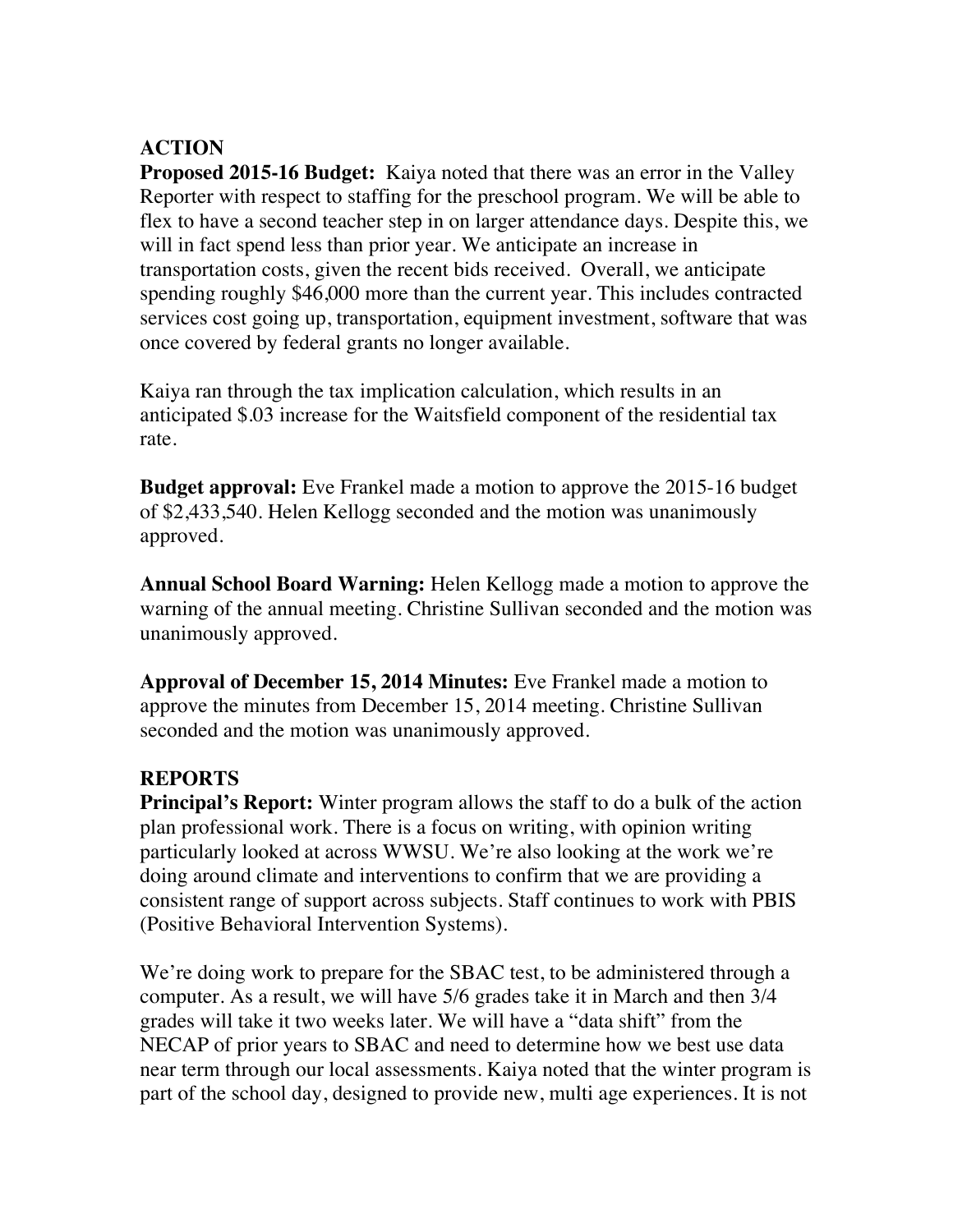optional, as some parents have assumed. Finally, Kaiya spoke to facility plans. There was a recent heating issue in the kindergarten room, which led to a short term shift to the French classroom. The issue has since been resolved. With respect to the solar project, Chris Badger and Valerie Capels have started to work through the specific financing plan for how the school's expenses are clear and workable. These changes will soon be written into the MOU, but have not as yet. The array is up and functioning, but as yet no agreement with the school. If the agreement becomes ready before our next meeting, the school board will convene a short meeting to move it forward. It's an exciting program for the school that could result in savings. Kaiya will keep us appraised. Thanks to Chris Badger for his time on our behalf.

**WWSU Representative's report:** Eve spoke to the adequacy funding proposal reviewed at the WWSU meeting with the representatives present. A VT Digger meeting focused solely on education funding and many are involved in the conversation. WES is in a really good place relative to other WWSU budgets, but we are all facing declining enrollment. Also, Harwood will be going up 5%, in large part because of special education requirements. As WES reduces the special education requirements, we are passing it up to Harwood. Harwood is cutting many core activities including gymnastics, languages etc. There increases are largely based on federal mandates. The Harwood board is making many tough choices this year. All board members around the WWSU need to understand and speak to this with community members. Fayston, Moretown and Waitsfield met about declining enrollment and considered applying for a grant to look at all options- from governance, to merging schools, and other options. When you move costs aside, people focus on what quality we are delivering when our numbers dip so low. This yields a more substantive conversation. Each board will have to vote to support the grant application at the February meeting. The grant will be for \$10,000 to support a consultant doing the work. A subcommittee will be needed to oversee.

The executive committee approved the school calendar for next year that does not involve half days. It will involve three weeks of 4 days at the onset of the year, and then a series of additional 4 day weeks throughout the year. Christine noted that this can result in kids not settling in to schoolwork until the fourth week of the year.

Eve noted that Brigid will have her other hip operated on and will be out of the office starting in late February.

Rob suggested that the three town board – Moretown, Fayston and Waitsfield – will reconvene after the town meeting to see where the legislative proposals for